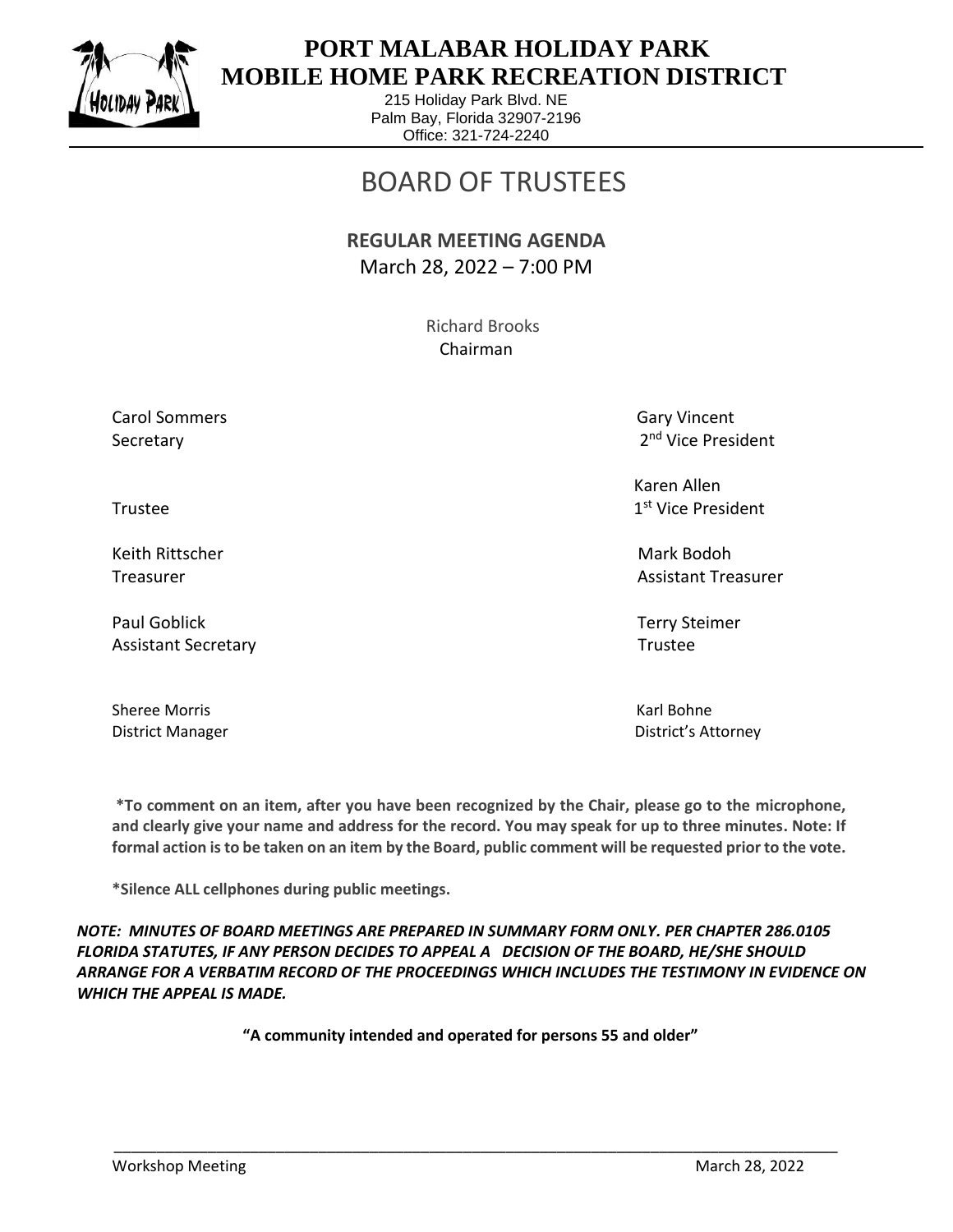

 $\overline{a}$ 

### **PORT MALABAR HOLIDAY PARK MOBILE HOME PARK RECREATION DISTRICT**

215 Holiday Park Blvd. NE Palm Bay, Florida 32907-2196 Office: 321-724-2240

- **1. Meeting Call to Order**
- **2. Invocation**
- **3. Pledge of Allegiance**
- **4. Roll Call**

**Letter of intent offered by Ursala Breunig**

- **5. Chairman Announcements**
- **6. Approval of the Meeting Minutes for 03/14/22**

**Action: Motion to Approve 03/14/22 Trustee Comment Public Comment Call for vote**

**7. Treasurer Report**

 **Action: Motion to Approve Trustee Comment Public Comment Call for vote**

**8. District Managers Report**

**Action: Motion to Approve Trustee Comment Public Comment Call for vote**

- **9. Workshop Items**
	- **a. Discussion of the need for Human Resource (HR) Person**

\_\_\_\_\_\_\_\_\_\_\_\_\_\_\_\_\_\_\_\_\_\_\_\_\_\_\_\_\_\_\_\_\_\_\_\_\_\_\_\_\_\_\_\_\_\_\_\_\_\_\_\_\_\_\_\_\_\_\_\_\_\_\_\_\_\_\_\_\_\_\_\_\_\_\_\_\_\_\_\_\_\_\_\_\_

 **Action: Motion to Approve Trustee Comment Public Comment Call for vote**